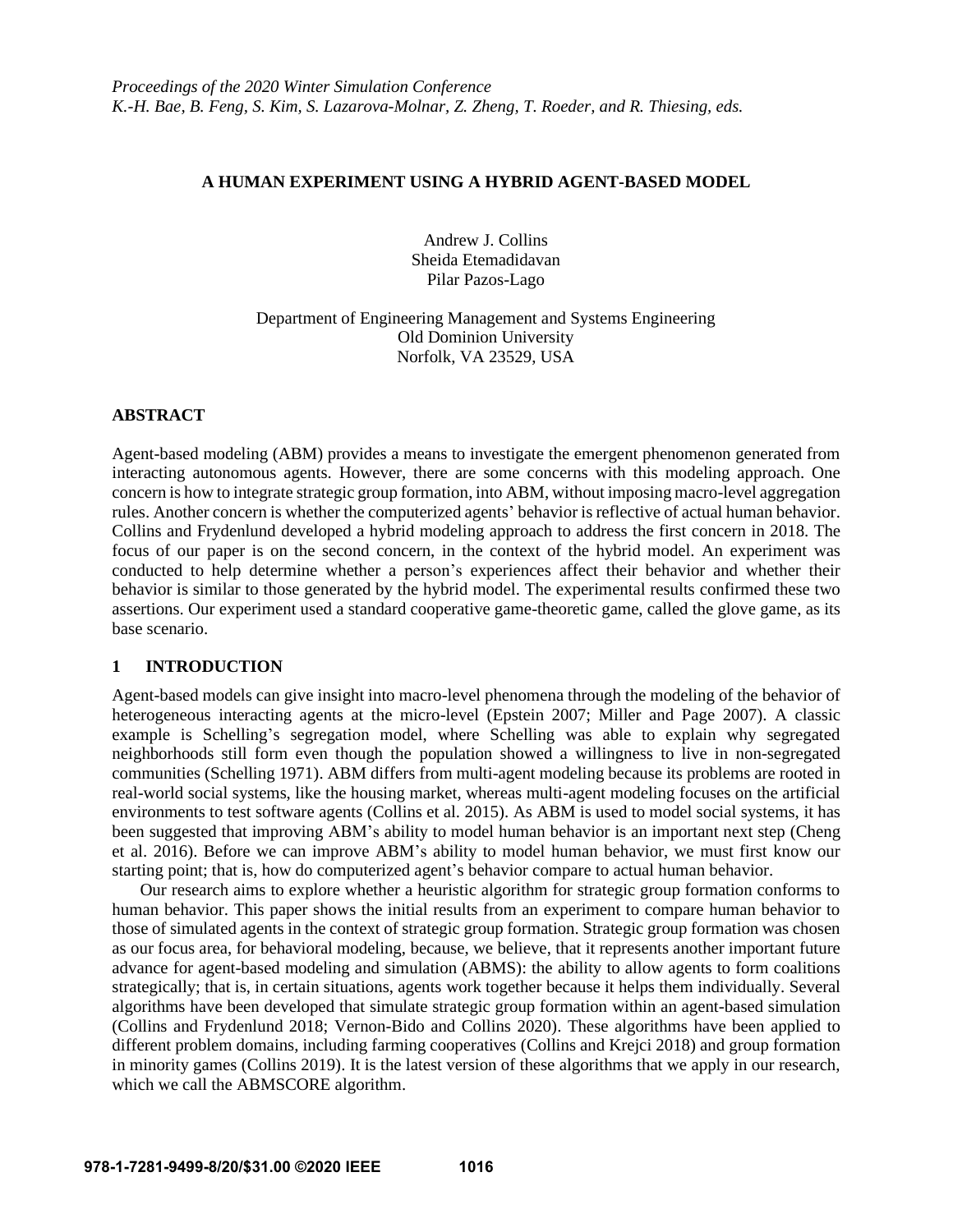The experiment, described in this paper, was created to compare the outputs from the algorithm to actual human behavior. Ligtenberg et al. (2010)'s validation approach to ABMS inspired our experimental approach. Ligtenberg et al. suggested that validation of an ABMS can be achieved by comparing its outputs to those generated by human participants role-playing the simulated agents. Thus, our experiment compares the decisions made by human participants to simulated agents in the context of strategic group formation. Each trial involves one human replacing a simulated agent with all other agents' behavior being governed by the ABMSCORE algorithm.

Traditionally, strategic group formation is modeled using cooperative game theory (Chakravarty et al. 2015). The ABMSCORE algorithm incorporates concepts from cooperative game theory into an agentbased model (Collins and Frydenlund 2018). This type of hybrid modeling is called enhancement (Brailsford et al. 2019). We believe that using the ABMSCORE algorithm within a hybrid model overcomes some of the computational issues associated with cooperative game theory. The ABMSCORE algorithm finds a reasonable solution much faster than solving a cooperative game numerically, though it is a heuristic (Vernon-Bido and Collins 2020). The ABMSCORE algorithm works by iteratively searching, in a stochastic manner, for better coalitions that a given agent can join.

We believe that our experimental approach advances hybrid modeling because it outlines a method to compare a hybrid simulation's outputs with human behavior. As Nav Mustafee points it: "a hybrid approach, a using game theory, and M&S will enable the development of models which may better represent the actors in a service system" (Eldabi et al. 2016). We believe that our hybrid modeling approach does just that, and our experiment is the evidence to support this claim.

The next section gives some background into the use of humans in experiments in game theory and agent-based modeling. A detailed description of our experiments follows the background section. The final sections discuss the implications of our results and conclusion.

### **2 BACKGROUND**

This section discusses human experiments in the context of our hybrid modeling approach. Since our approach is a hybrid of cooperative game theory and agent-based modeling, we discuss each approach in turn. There was no other research found which combines both in an experiment, as we do in this paper.

### **2.1 Human Experiments in Cooperative Game Theory**

Cooperative game theory is a type of game theory that focuses on games involving three or more players. Cooperative game theory, or n-person game theory (Shapley 1953; Rapoport 1970), studies self-interested agents' behavior when agents' can form coalitions (aka strategic groups), and binding agreements are possible between them (Chalkiadakis et al. 2011). There exists a small number of recorded human experiments that use cooperative game theory in the extant literature; we believe that this limited number is due to the difficulty of implementation because cooperative games tend to be complicated. In this section, we present some of the handful of works that conducted human experiments in the area of cooperative game theory.

In the literature, the authors have used human experiments, with cooperative game theory, as a catalyst to understand human behavior better. This usage differs from our research intent, which is to see if a cooperative game theory (hybrid) model actually models human behavior. The extant studies focus on several different phenomena: cost reduction, impacts of communication, and impacts of power. We will briefly discuss some examples of each in turn.

Beimborn (2014) used cooperative game theory to understand competing firms' willingness to use "shared-service processing in order to leverage economies of scale and skill." They used a bargaining game, a type of cooperative game, to study firms' behavior regarding merging similar processes. They used a human experiment to understand what aspect of their theoretical model was important in a real-world context. The study also looked at the impact of communication through the use of incomplete information.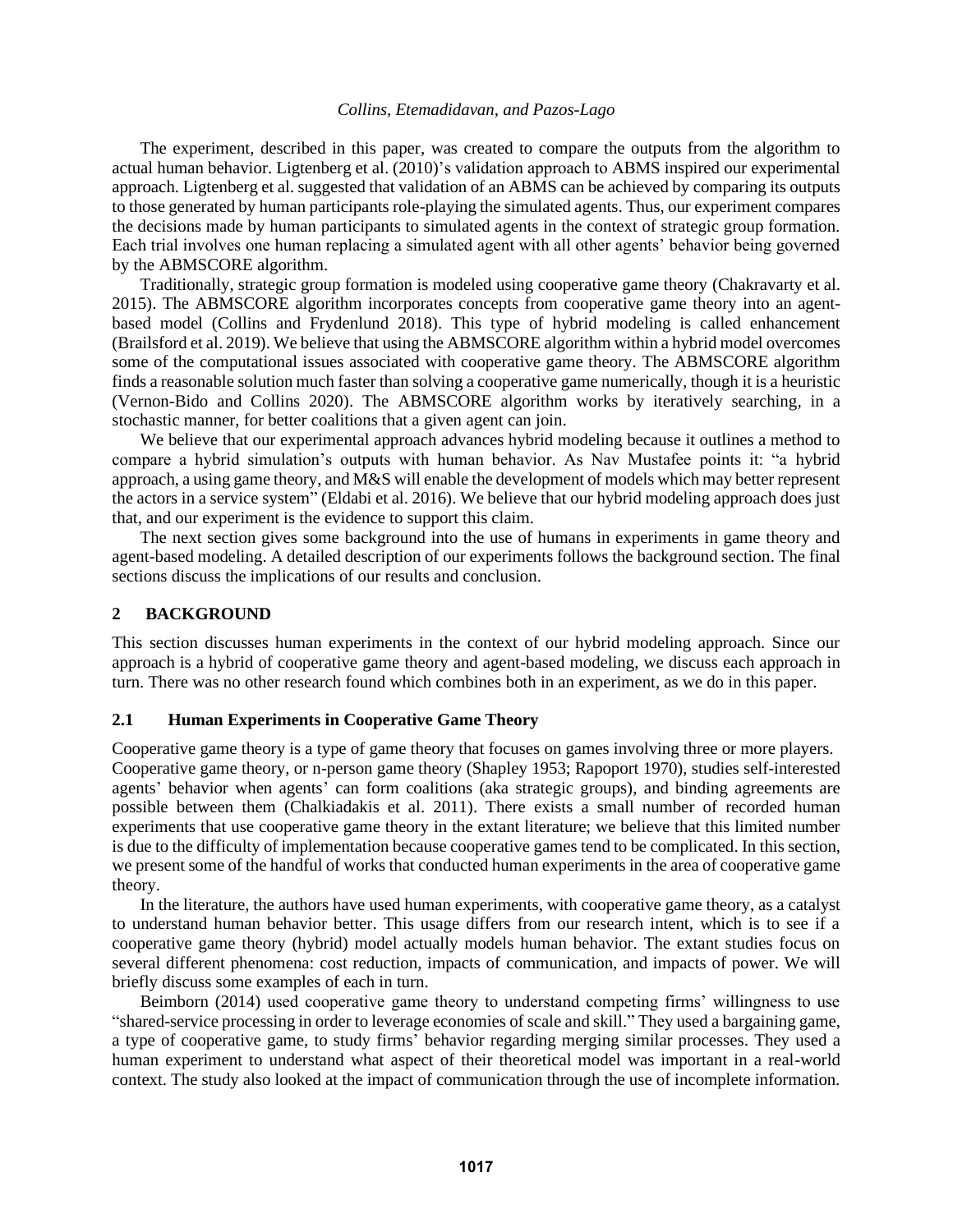Other studies that focused on the impact of communication include Murnighan and Roth (1977) and Bolton et al. (2003). The intent of both studies was to determine what circumstances affect strategic decision-making and are needed to reach a precise prediction of the outcome found through cooperative game theory. Murnighan and Roth (1977) used the shoe game in their research, which is a variation on the glove game that we use in our experiment. Bolton et al. (2003) considered five types of communication alternatives to see which one predicted the formation of the grand coalition.

Another use of experimentation using cooperative game theory is to investigate the impacts of power. Montero et al. (2008) conducted a human experiment to understand the effect of a player's power on the final player's payoff. Their experimental game was based on unstructured bargaining protocols to measure the power of voters in the voting environment. Their experiment tested the relationship between voting weights and voting power of players. These experiential results, from human players, conformed the power expectations predicted by the game theory model.

The examples of the use of cooperative game theory in a human experiment differ from our experiment in a number of ways. As previously mentioned, the intent is different, but also the experimental game design is different. Our hybrid model uses computerized agents which allows a larger number of players to be considered in each game; the studies discussed above used games of three players whereas we used games of upto seven players (with only one human-controlled agent). In our research, all players have equal roles in being able to form coalitions. We are not focused on the game's outcome but the differences between human and simulated agent behavior, from the rationality point of view.

### **2.2 Human Experiments in Agent-based Modeling**

Agent-based modeling and simulation (ABMS) provides a natural step toward understanding and managing the complexity of today's business and social systems (Macal and North 2009). ABMS is applicable where the individuals and their interactions are a vital aspect of the system under consideration, like organizational psychology, supply chain, consumer market, etc. Researchers face three significant challenges when modeling human behavior in an agent-based model; these are (1) understanding humans, (2) data collection, and (3) validation & verification (Kennedy 2012). Gu et al. (2016) believed that to overcome some of the limitations of agent-based models, empirical data generated from human experiments are needed to ensure that the agent-based model delivers a rigorous and realistic outcome. There are a few studies that have incorporated human experiments into their ABMS development process; these studies come from a host of different application domains.

One use of human experiments is to support the validation of an agent-based model. For instance, in a supply-chain context, Utomo et al. (2020) designed a scenario-based questionnaire to extract participants' stated preferences, and they used this data to create behavioral rules; these rules were used to validate their agent-based simulation. Another example is Coen (2006), who studied human behavior in a social dilemma environment by conducting a human experiment. Their experimental results were used to validate their agent-based model. Their empirical study looked at how people make decisions while their simulation was used to explore which decisions (strategies) are more effective than others. In terms of consumer markets, Rouchier and Robin (2006) studied individual rational behavior in a competitive continuous double auction market environment. They were interested in investigating the effect of market price perception on an individual's strategies and collective behavior. As such, they built an artificial market and incorporated some observed laboratory data into an agent-based simulation. They used results from a behavioral experiment to validate the simulation. In the context of emergency evacuation, Lee (2009) studied characteristics of human behavior in decision-planning, decision-making, and dynamic learning to develop a comprehensive model of human decision architecture. They did a human experiment to use the data for the development and validation of their proposed model. Finally, they constructed an agent-based simulation to demonstrate, test, and validation of propose model and several factors which affect evacuation performance.

We used a computerized game in our human experiment; Gu et al. (2016) also used a computerized game in their research. They validated their agent-based simulation using data collected from an online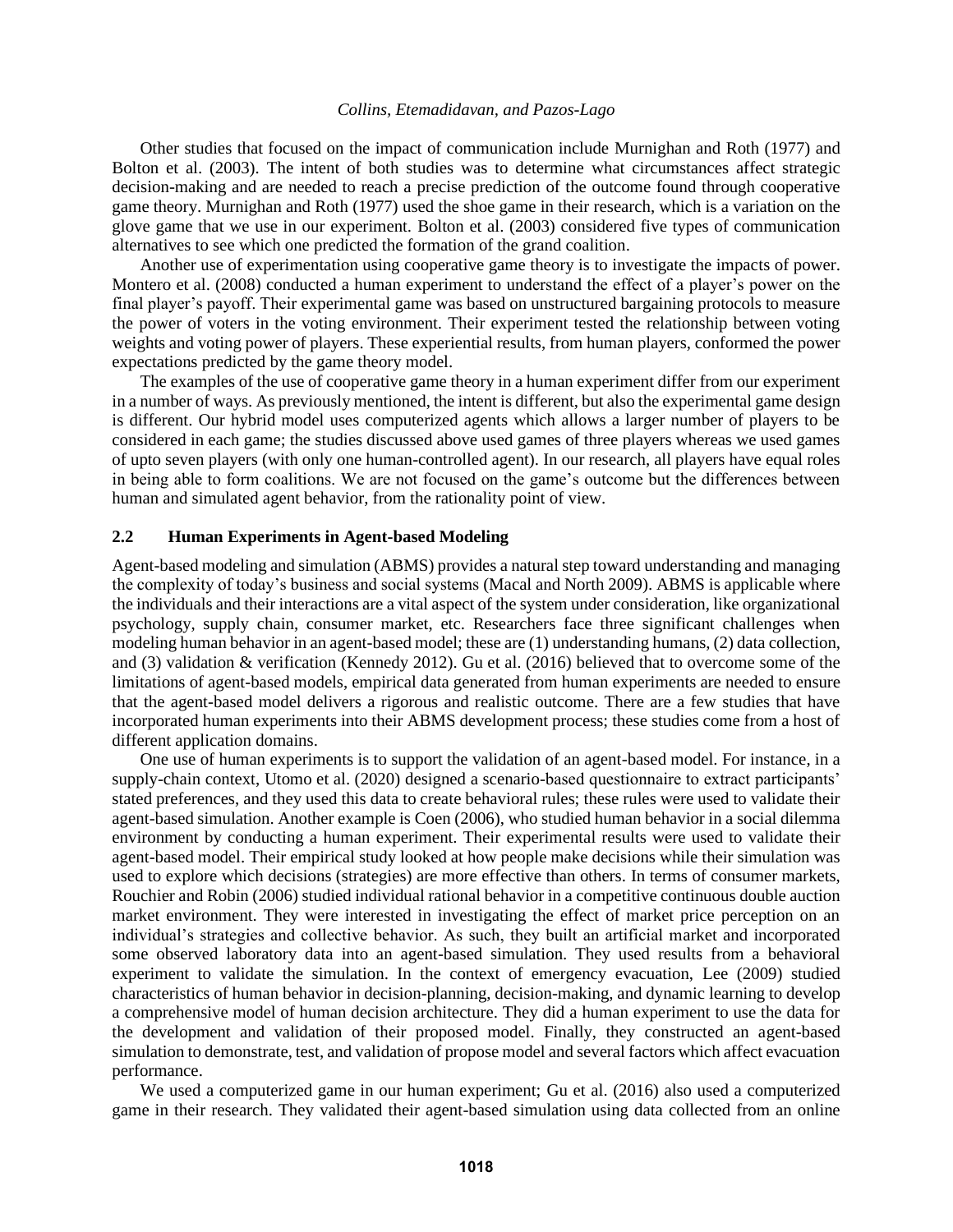computerized gaming human experiment. They used this data to show the efficiency of their model at the system level, and they used real human behavior data to enhance the model at the individual level. They were using an agent-based model to study the creation of value in the organization as a complex adaptive system based on evolutionary knowledge management. Also, they were capturing factors that affect human decision-making and organizational performance. The game configuration and flows follow the flows in their agent-based model, which is similar to what we have done. They believed that ABMS needs to learn from human experiments to make its models more robust and enable its models to more rigorously reflect human decision-making behavior.

Beyond validation, the outputs of human experiments have been used as inputs to the agent-based model development process. To model crowd panic, Ji et al. (2018) used agent-based model, human experiment, and theory to understand human behavior patterns. Their aim was to reveal a state equation to improve crowd safety by optimally designing room exits. In a traffic network context, Dal Forno and Merlone (2013) replicate human interaction. They ran a human experiment to collect different human behaviors when adding a new road to a traffic network. They used this collected experimental data to model different human behavior into artificial populations using ABM so that they could replicate human behavior in a non-homogenous human population.

In the discussed papers, researchers try to validate the result from ABM by conducting a human experiment and vice versa. We are simply trying to determine if the hybrid algorithm makes the simulated agents behave like humans; we are not making any validation claims in this paper.

To the best of our knowledge of human experiments in the literature, researchers have only used either cooperative game theory or ABM to get data and validate their results, while we have incorporated cooperative game theory into ABMS as a hybrid approach. Hybrid model can give a better understanding of the system (Eldabi et al. 2016). We believe that our approach will overcome the computational complexity of cooperative game theory and compensate for the lack of ABMS ability to reflect human decision making in the context of strategic coalition formation.

### **3 EXPERIMENT**

Our experiment focuses on determining if there is a difference between human behavior and the behavior of our simulated agents, in the context of coalition formation. We are also interested in the differences between the coalitions formed by human agents and simulated agents; however, for this experiment, we focus on whether the human players' previous experience affects their behavior. The ABMSCORE algorithm governs the simulated agents' behavior. The algorithm creates coalitions amongst the agents in an agent-based simulation through agents suggesting and joining new coalitions.

In our experimental design, one of the simulated agents is replaced by a human player. The human player can suggest coalitions, and they can join coalitions suggested by the other agents. The simulated scenario is the glove game, a simple exchange economic game used in the study of cooperative game theory (Hart and Kurz 1983; Hart 1985). Our experiment was intended to determine whether human players respond in a similar way to computerized agents, i.e., does the human suggests coalitions that strategically is better for them? Do they accept invitations to coalitions that strategically make sense? We call an action strategic if it leads to an increase in utility for that decision-maker, at least in the short-term myopic sense. If the human player's behavior is similar to the computerized agents, governed by the algorithm, then this is an indicator that the ABMSCORE algorithm replicates human behavior, at least for the glove game and, potentially, in other scenarios.

The motivation behind this experiment is a desire to compare the ABMSCORE algorithm of coalition formation to actual human behavior. The ultimate purpose of the experiment was to examine the fidelity of the algorithm when compared to what a human player will do. This is important because identifying this similarity is a first step in building valid simulated scenarios that can be used to study strategic coalition formation.

An initial prototype of this experiment was conducted and reported in Saolyleh et al. (2019). This prototype revealed several issues on our original design: the glove game was too complex to be explained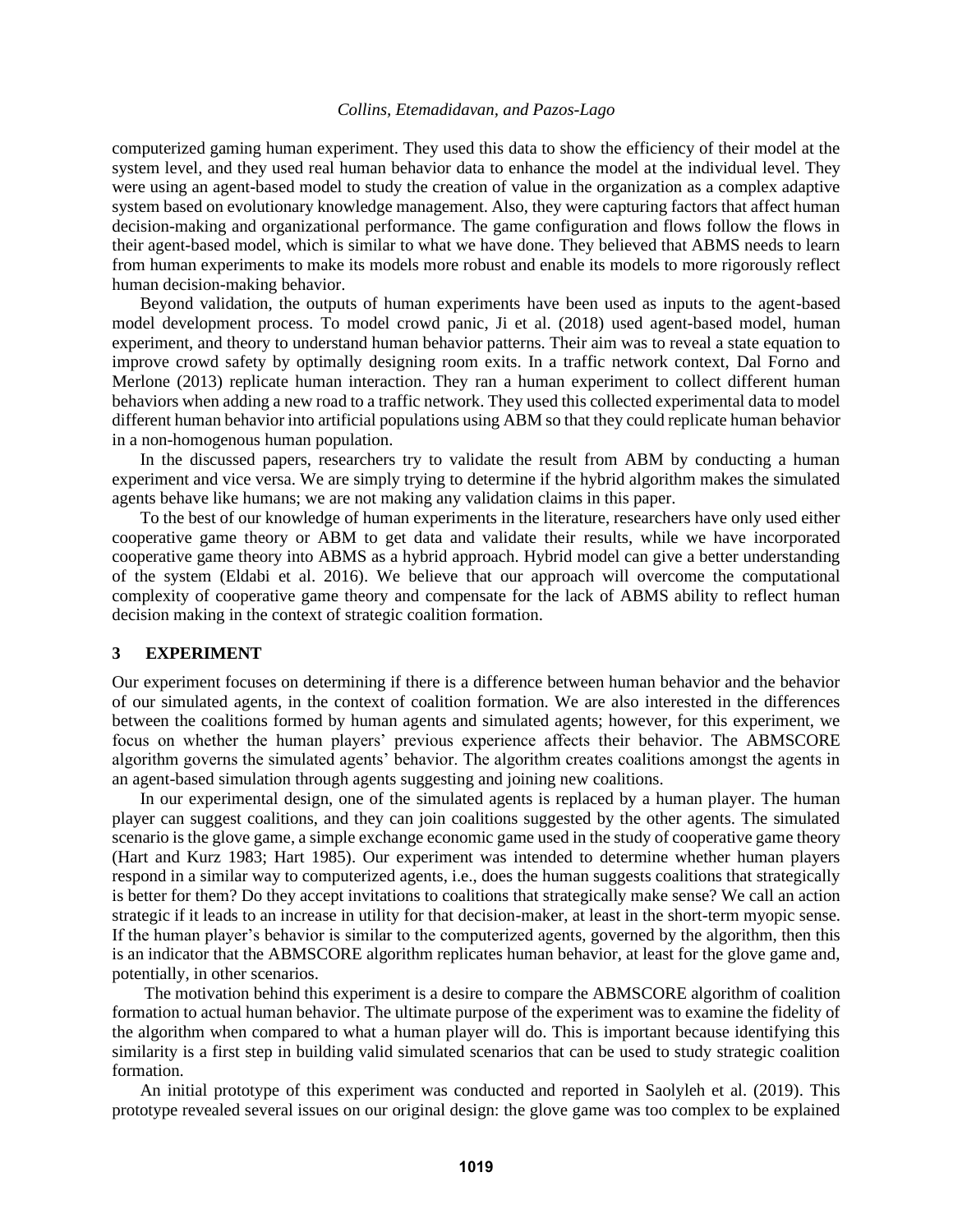through a web interface, looking only at the end coalition structures did not give insight, and a lot more training games were required for participants to understand the glove game. As a result of these weaknesses, the prototype did not produce any meaningful or significant results. All these issues have been addressed in the experiment presented in this paper.

Though the glove game is simple, in cooperative game-theoretic terms, it was clear that some participants, in the prototype, did not understand the mechanics of the game without supervisory support. As such, a decision was taken to introduce a human moderator into an experiment protocol, who would follow a predetermined script. Also, more training games were included (going from three to five). Each trail was split into two phases; one phase where the experiment moderator explains the game and its rules to the single human player, and another phase where the human player interacts with the computer simulation.

During the computer simulation phase of each trial, the human player was presented with different glove games to play. The initial training games are relatively simple (involving a relatively small number of players) to test whether the player understands the game and its rules. The games increase in complexity as the trail progresses. The subject will end up playing seven games during the experiment, namely:

- Two verbally presented training games which visually represented by using a slide deck.
- Three computerized training games
- Two computerized games of interest

During the games, the actions of the human subject participants are collected for later comparison with human-equivalent simulated agents' choices in a similar situation. By human-equivalent, we mean that the simulated agent player has exactly the same initial conditions, i.e., the same initial endowment. By the same game, we mean that all the rules, the number of players, and the initial endowments are the same. Endowments in the glove game are the number of gloves that each player has at the start of the game.

Our human subject population consisted of a wide range of individuals, not just university students. The demographic questionnaire included two types of information: personal information like age, gender, level of education, and experience information like experience in game theory, video game, and board gaming. The experience information was measured by selecting from the following choices: "Never heard of" to "High" in game theory category and "None" to "Almost every day" in video and board games categories. In the result section, we will discuss how we measured the level of experience for each individual.

Our research hypothesis was that humans that played board games would behave more like what simulated agents do:

H0: Playing board games regularly (have experience) has no impact on whether the human players will act like simulated agents.

H1: Human players who play board gaming regularly (have experience) act and decide more like simulated agents than a human with no experience.

The next section describes the games used in the experiment and introduces some fundamental concepts of the experiments. The algorithms that govern the simulated agents' behavior are then described, followed by a discussion on the simulation environment used to generate the computational results.

### **3.1 Game Design**

The game type used in our experiment is called the glove game, which was initially designed by Hart and Kurz (1983). The glove game is a simple exchange economy game where there are two commodities: lefthand gloves and right-hand gloves. This game was chosen because it is a game that involves coalition formation that is easy for the experiment participants to understand or, at least, less complicated than other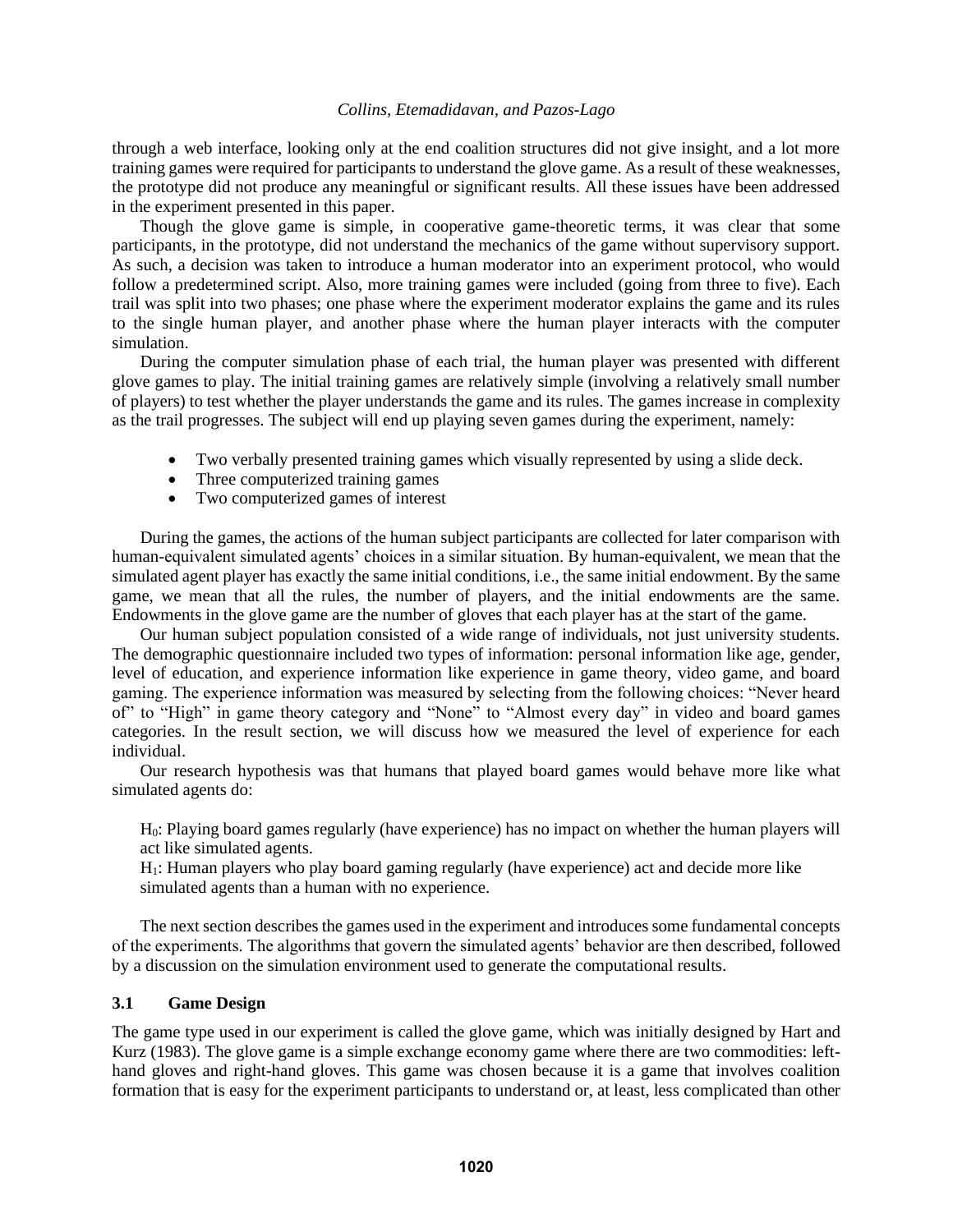cooperative games. An easily understood game is essential as the participants will need to learn the game in a short span of time.

The game involves the players forming coalitions to maximize their payoff from selling pairs of gloves. Each player starts with a different initial endowment of left-hand gloves and right-hand gloves. All the lefthand gloves are identical and, similarly, the right-hand gloves; however, only pairs of gloves are worth anything. The players in a coalition pool their gloves to form the maximum number of pairs, and the revenue generated is shared equally amongst the coalition members.

The coalition's payoff is the number of pairs of gloves the coalition has once all the gloves, from all players in the coalition, has been pooled. For simplicity, a pair of gloves was assumed to be worth one dollar. The member's payoff of the coalition is this total number of pairs divided by the number of members of the coalition. This payoff is a slight departure from the usual payoff for an exchange economy where the agents would get a payoff that is proportional to the number of necessary gloves they bring to the coalition; however, this approach would involve calculating a price system which, we felt, overcomplicates the game. The risk-neutral utility function for a given coalition "S" and member "a" is:

$$
U(a, S) = min(\sum_{b \in S} L(b), \sum_{b \in S} R(b)) / |S|
$$

where L(.) is the number of left-gloves of a player, and R(.) is the number of right-gloves. Thus, each player of a coalition gets an equal share of the number of glove pairs sold as a payoff. Players cannot share the payoffs with other players; as such, we are considering the games of nontransferable utility (NTU).

A simple example is given to help the reader understand the glove game better. Consider a game with three players: X, Y, and Z. X has one left-glove and two right-hand gloves, represented as  $\langle 1, 2 \rangle$ . Y has  $\langle 5, 0 \rangle$  and Z has  $\langle 0, 5 \rangle$ . If all the players formed the grand coalition  $\{X, Y, Z\}$ , then they would have six left-hand gloves and seven right-hand gloves, resulting in six pairs. As the profits are equally shared, each player would get two (dollars). If Player X choose to remain on their own (X), called the singleton coalition, they would have one pair to sell and no one else to share it with; thus, they would receive a payoff of one (dollar). If either player Y or Z chooses to remain in their singleton coalition,  ${Y}$  or  ${Z}$ , neither would have any pairs and would receive no dollars. If Y and Z joined to form a pair coalition, they would receive a payoff of 2.5 (dollars). The (core) to this game is  $\{X\}$   $\{Y, Z\}$  using the core concept.

### **3.2 Simulation Design**

The simulation recreates the game with computerized agents. The human player plays the role of one of those agents. The simulation endows the agents (players) in the game with a certain number of left and right gloves then recreates the dynamic process of coalition suggestion and its resultant decision. There are two decisions that needed to be simulated: coalition suggestions and acceptance of a suggested coalition. The coalition suggestions are based on a heuristic algorithm that tries to emulate the core concept form cooperative game theory. This ABMSCORE algorithm cycles through the following possibilities for the suggested coalitions: the coalition formed when an agent leaves their coalition to form a singleton coalition, the coalition formed when a coalition kicks out one agent, the coalition formed from two coalitions joining, the coalitions formed when a coalition splits, the coalition formed when a single agent joins a coalition, and the coalition formed when two agents form a new coalition. In all cases, the agent and coalitions under consideration are selected randomly. If the new coalition suggestion is acceptable to all the agents involved, then it forms (i.e., if all the agents in the new suggested coalition would see an increase their utility, then they will form a new coalition). The ABMSCORE algorithm was developed by Vernon-Bido and Collins (2020), which is an improvement on the algorithm developed by Collins and Frydenlund (2018). Others have used agent-based modeling to simulate cooperative game theory (Bonnevay et al. 2005), whereas the ABMSCORE approach enhances ABMS with cooperative game theory.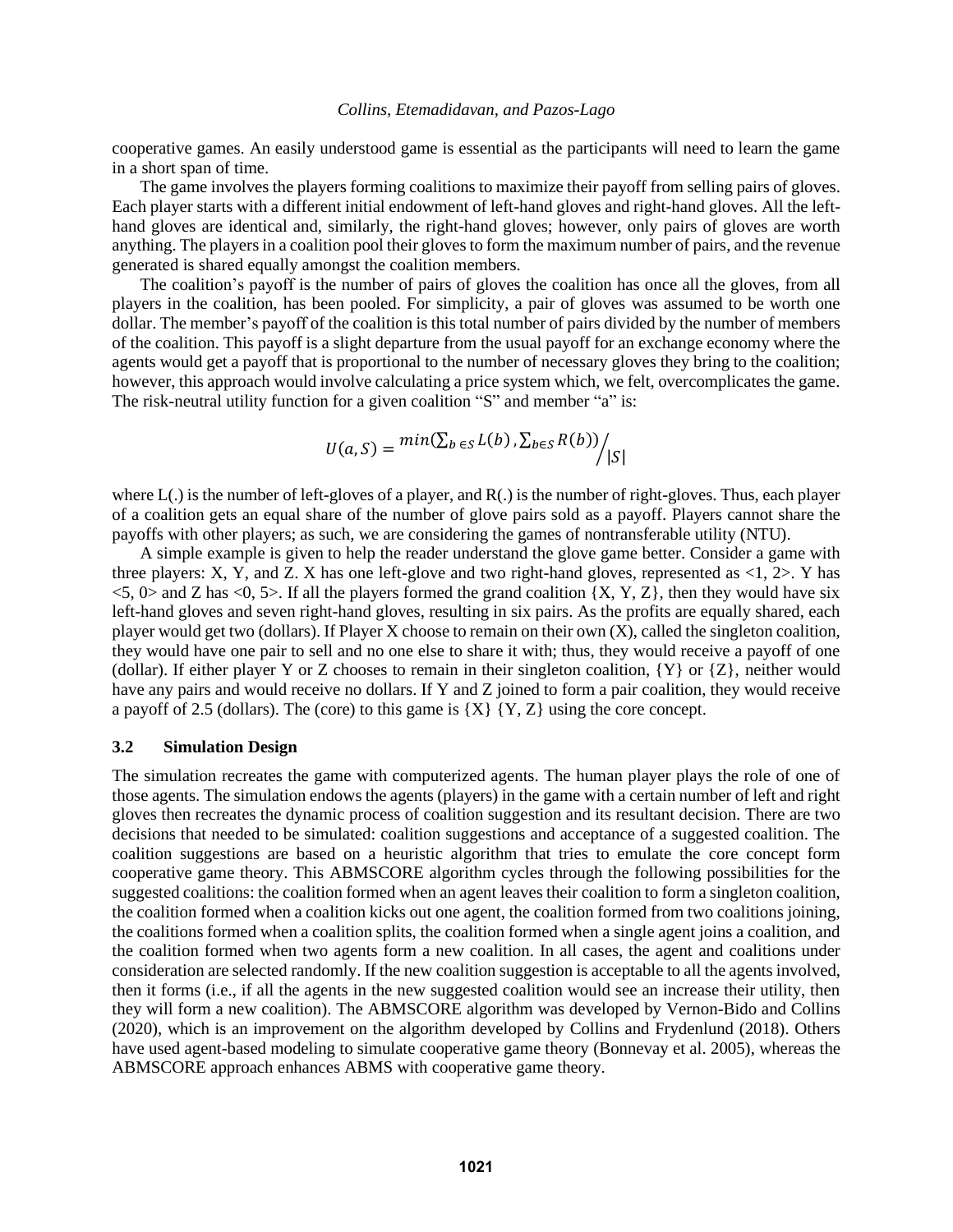The simulation itself was built in NetLogo, an agent-based simulation engine (Wilensky 1999). A screenshot of the simulation is shown in Figure 1.



Figure 1: A screenshot of the simulation interface used in the experiment.

# **3.3 Data Collected**

The data collected was whether human player decisions would be possible by the simulated agents. There are numbers of possible decisions that a human player could make during the game, and different types of data were collected for each:

- The decision to join a coalition offered to a human
	- o Data Collected 1: Would the computerized agents make the same decision as humans to join the coalition or not?
- The decision on what coalition to suggest to the other simulated agent players
	- o Data Collected 2: Would the computerized agents have made the same coalition suggestion?

Determining whether the computerized agent would have made the same decision or not is equivalent to determining whether the decision would increase the agent's utility. In each individual game, these two decisions could have happened multiple times, and the appropriate data points were collected for each. As such, in the experiment's output (which was generated using a specially designed Netlogo model (Wilensky 1999)), we capture the consistency of human behavior with the simulated agent by a binary indicator. One indicates that humans and simulated agents behave the same in the same situation, and zero indicates that the human and simulated agents did not behave the same. Note that due to the game setup, each player will make multiple decisions per game, and the number of these decisions will differ between players.

# **4 RESULTS**

As we mentioned in previous sections, we consider seven types of games, each with a different number of players, in a single trial. The first five training games were only used to see if the player understands the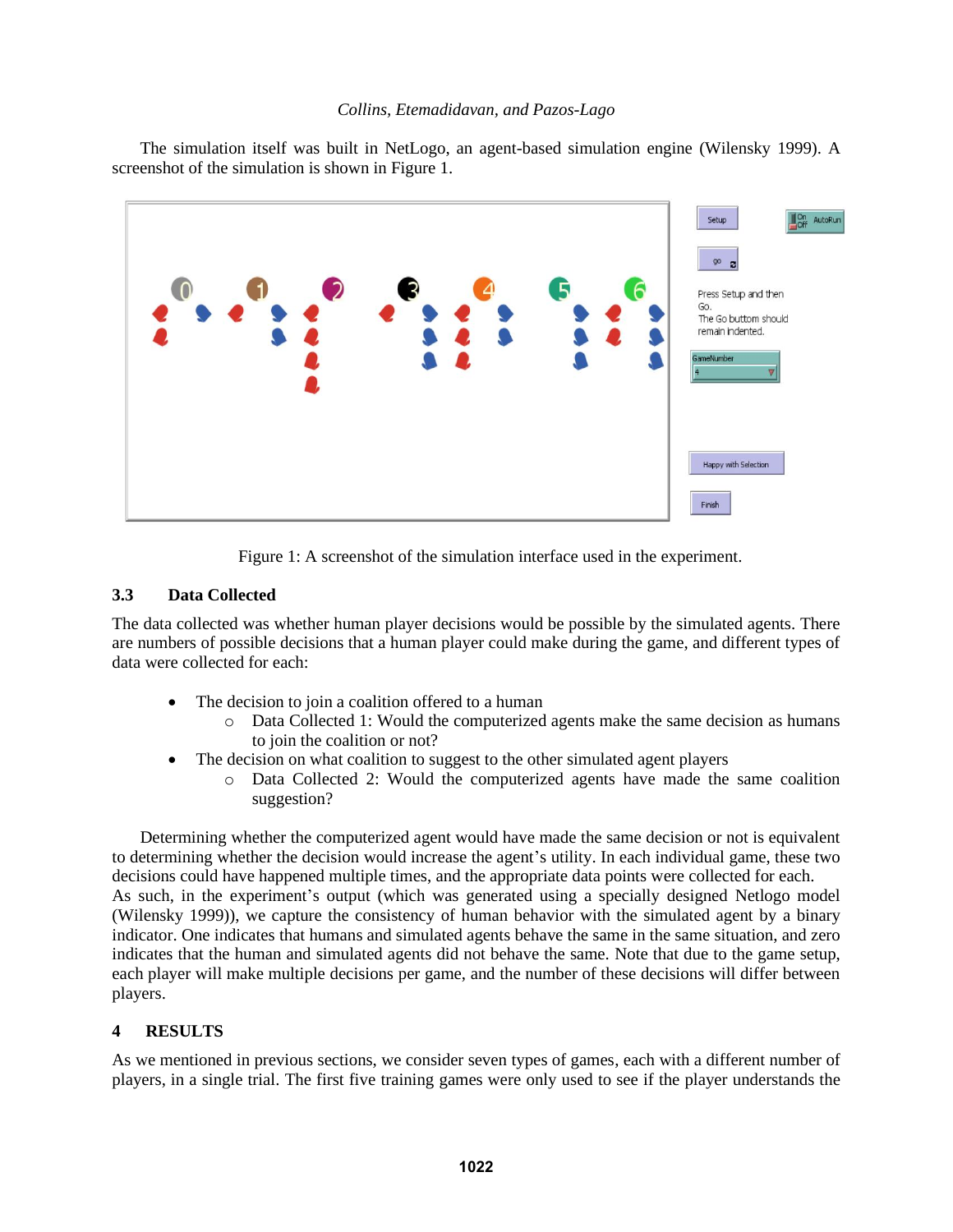glove games and their rules; if the human player had experienced difficultly understanding the game, then their input was ignored; this was not the case in our experiment as all players readily understood the game.

The two final games are the games that analyzed their output; in each trial, we let the human player play each game for as many game rounds as they wanted; a game round is defined by a collection of coalition suggestions. A single round consists of one coalition suggestion by the human player and a limited number of coalition suggestions by the simulated agents. We felt that allowing the humans flexibility in the number of rounds they played made the experiment more realistic than restricting each player to play a certain number of rounds in the game.

In the data collection, we captured the consistency of human and simulated agent players by means of "does the human behave the same as a simulated agent in the same situation and vice versa?". So, as we mentioned before, the main goal of this research is to help explore whether our heuristic algorithm for strategic group formation conforms to human behavior.

This experiment conducted by a population of 31 volunteers; each volunteer acted as the human player for one trial of all seven games. Conducting a simple descriptive analysis of the data, we found that the human's decision was consistent with the simulated agents the majority of the time (239 of 297 decision data points).

The immediate next question is: what effects consistency? To investigate this, we looked at some of the demographic information of the players. Before each trial was conducted, we asked the human player to fill out a demographic survey, which included information questions on expertise in the game theory, video games, board games, and the glove game.

By reviewing the demographic survey, we understand that 13 out of 31 players played board games regularly, and 18 of them had never play board games or seldom played it. We classified the population of individuals into two groups based on frequency (experience) in board games. An experienced individual is a person who answered "sometimes," "frequently," and "almost every day" in the multi-choice question, and an individual with no experience is a person who chose "never" and "seldom." Based on the characteristic of the problem of study and research assumption, a chi-square test was a suitable approach to check the significance between the two categorical variables, using contingency tables. The results of the chi-squared test are shown in Table 1.

| Board gaming experience | Human/Simulated agent consistent<br>behavior | Human/Simulated agent, not<br>consistent behavior |
|-------------------------|----------------------------------------------|---------------------------------------------------|
| Experience              | 72                                           |                                                   |
| No experience           | 167                                          | 50                                                |
| Chi-squared $= 6.33$    | df =1                                        | $p$ -value = 0.01                                 |

Table 1: Results from a chi-squared test.

The p-value gives us information about the evidence's weight against the null hypothesis (Montgomery et al. 2009). We assumed a 95% confidence level, which means a p-value less than the significance level (0.05) implies that the null hypothesis would be rejected (Fisher and Yates 1938). The result from Table 1 shows a p-value less than this significance level. The statistical test shows evidence against the null hypothesis, which indicates that board game experience does matter. We decided to compare the percentage of consistent/not consistent behavior to reach a better understanding of the results. We used the bar chart in Figure 2 to show the percentage of behavior which is consistent/not consistent in each individual category (humans with/without experience).

The experimental result, illustrated in Figure 2, shows that humans with experience in board gaming have a more consistent behavior (90%) in contrast to humans with no experience in game theory (77%). The human behavior with/without experience in board gaming can behave like a simulated agent, but a human with experience are more likely to behave like a simulated agent. It means that the ABMSCORE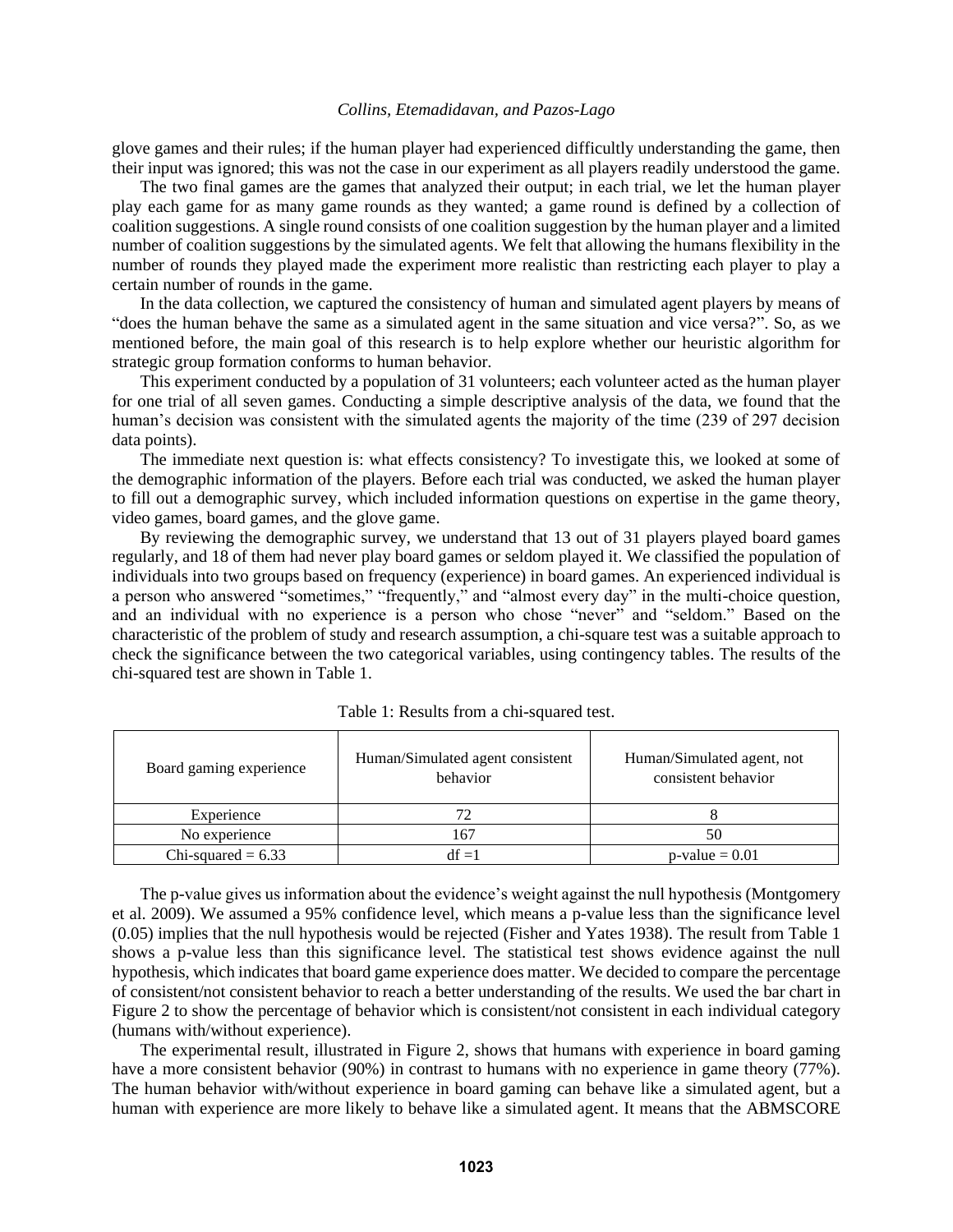algorithm can conform to actual human behavior in the context of strategic group formation because, in general, the total percentage of consistent behavior is higher than not consistent behavior. We conducted simple one-tail t-tests for both groups, and the results supported this finding.

However, there still exists humans without board gaming experience that behaveslike a simulated agent and humans with a board gaming experience that does not behave like a simulated agent in a strategic group formation context. To make our findings more robust, we need to consider other variables that may affect the way a human makes a decision in a strategic coalition context. This has been left for future study.





# **5 LIMITATIONS**

In the time while our experiment was being conducted, the COVID-19 pandemic started. As such, we were required to conduct the experimentation using a teleconferencing approach instead of an in-person approach. Comparing the results, we did not notice any difference in the two data collections approaches (in-person vs. teleconferencing).

Another limitation is related to our data collection approach, in which we collect multiple behaviors data points from a single individual. That is, we have 297 data points from 31 individuals. This has the potential to introduce a bias in our data analysis because there is a clear interdependency between specific data points (of a given player). This bias could be overcome by introducing a single measure for each participant (e.g., percentage of consistent decision).

The effect of both these limitations could be reduced by collecting a larger sample size, which is the next step of this investigation. Due to the limitations described here, our results should be taken as a potential indication as opposed to definite conclusions.

### **6 CONCLUSIONS**

This paper describes a human experiment, and its outputs, to investigate the difference between human behavior and those of simulated agents, in terms of coalition formation. The experimental approach involved humans playing the part of simulated agents in a series of glove games. The results indicate that there are slight differences between the human and the simulated agent's behavior. This difference was lower for human players that regularly play board games. The results did confirm that the humans were consistent with simulated agents for the majority of the time.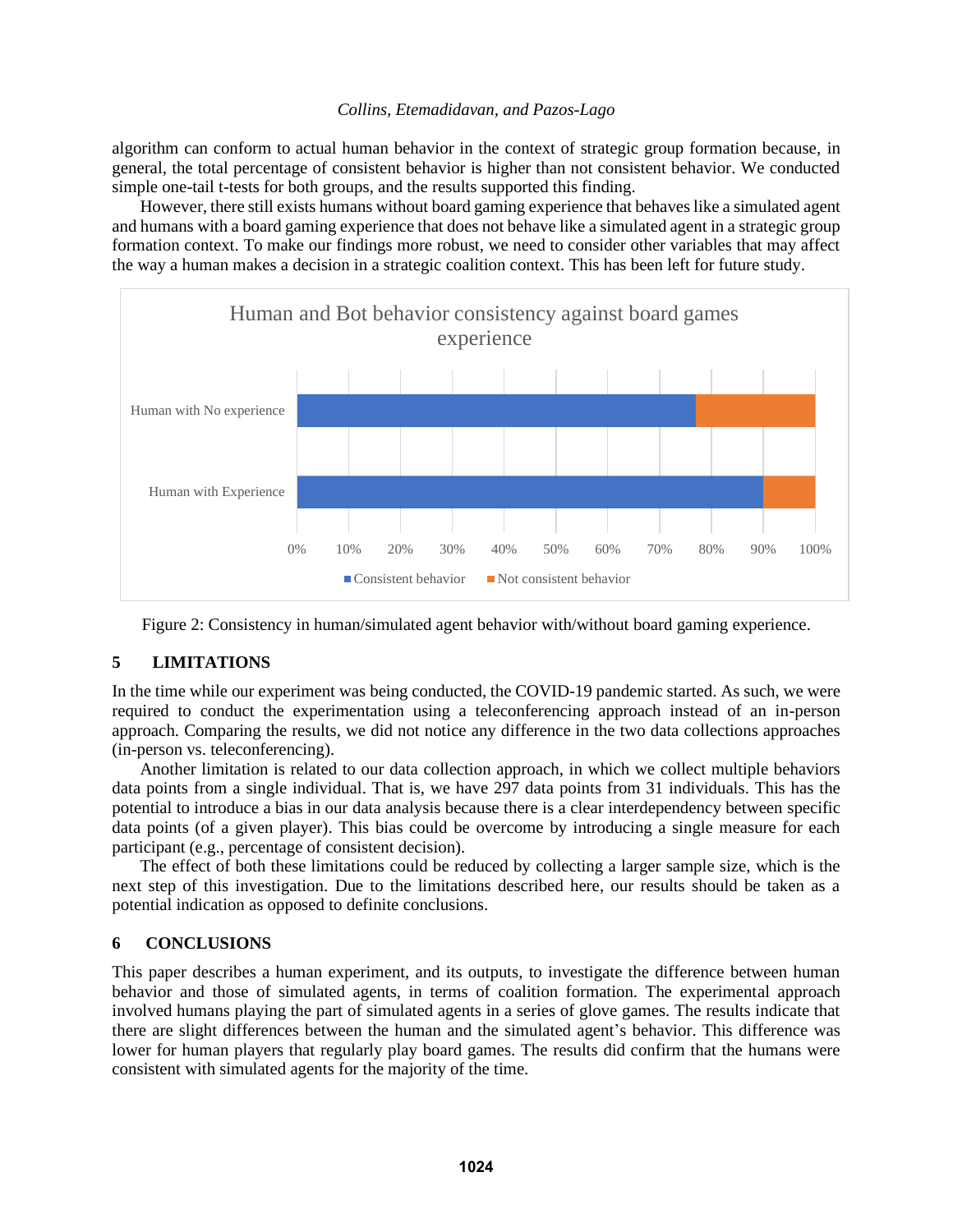We believe that there exists a potential capacity to use ABM to investigate systems that involve strategic coalition formation. We believe that this paper represents the first step in demonstrating the validity of such an investigation.

Ideas for future studies include using different statistical tests and measures, for example, comparing the payoffs at the end of each game, that the human earned, with that of a simulated agent taking their place. This comparison could give insight into which type of player plays the game better. Other studies could employ a higher number of human players in the experiment to get more accurate findings from the experiment's outcomes.

#### **ACKNOWLEDGMENTS**

Finally, we want to thank all the people who participate in the experiment volunteer who helped us to contribute to the field of strategic group formation within ABM.

#### **REFERENCES**

- Beimborn, D. 2014. "The Stability of Cooperative Sourcing Coalitions‐Game Theoretical Analysis and Experiment". *Electronic Markets* 24(1):19-36.
- Bolton, G. E., K. Chatterjee, and K. L. McGinn. 2003. "How Communication Links Influence Coalition Bargaining: A Laboratory Investigation". *Management Science* 49(5):583-598.
- Bonnevay, S., N. Kabachi, and M. Lamure. 2005. "Agent-Based Simulation of Coalition Formation in Cooperative Games". In *Proceedings of the 2005 IEEE/WIC/ACM International Conference on Intelligent Agent Technology*, edited by A. Skowron, J. Barthes, L. Jain, R. Sun, P. Morizet-Mahoudeaux, J. Liu, and N. Zhong, 1-4. Piscataway, New Jersey: Institute of Electrical and Electronics Engineers, Inc.
- Brailsford, S. C., T. Eldabi, M. Kunc, N. Mustafee, and A. F. Osorio. 2019. "Hybrid Simulation Modelling in Operational Research: A State-of-the-Art Review". *European Journal of Operational Research* 278(3):721-737.
- Chakravarty, S. R., M. Mitra, and P. Sarkar. 2015. *A Course on Cooperative Game Theory.* Cambridge: Cambridge University Press.
- Chalkiadakis, G., E. Elkind, and M. Wooldridge. 2011. *Computational Aspects of Cooperative Game Theory*. London: Morgan & Claypool.
- Cheng, R., C. Macal, B. Nelson, M. Rabe, C. Currie, J. Fowler, and L. H. Lee. 2016. "Simulation: the Past 10 Years and the Next 10 Years". In *Proceedings of the 2016 Winter Simulation Conference*, edited by T. M. K. Roeder, P. I. Frazier, R. Szechtman, E. Zhou, T. Huschka, and S. E. Chick. Arlington, 2180-2192. Piscataway, New Jersey: Institute of Electrical and Electronics Engineers, Inc.
- Coen, C. 2006. "Mixing Rules: When to Cooperate in a Multiple-Team Competition". *Simulation Modelling Practice and Theory* 14(4):423-437.
- Collins, A. J. 2019. "Strategic Group Formation in the El Farol Bar Problem". In *Complex Adaptive Systems: Views from the Physical, Natural, and Social Sciences*, edited by T. Carmichael, and A. J. Collins, 199-212. Cham, Switzerland: Springer.
- Collins, A. J., and E. Frydenlund. 2018. "Strategic Group Formation in Agent-based Simulation". *Simulation* 94(3):179-193.
- Collins, A. J., and C. C. Krejci. 2018. "Understanding the Impact of Farmer Autonomy on Transportation Collaboration using Agent-based Modeling." In *Proceedings of the 2018 Conference of the Computational Social Science Society of the Americas*, edited by T. Carmichael, and Z. Yang, 201-214. Cham, Switzerland: Springer.
- Collins, A. J., M. Petty, D. Vernon-Bido, and S. Sherfey. 2015. "Call to Arms: Standards for Agent-based Modeling and Simulation". *Journal of Artificial Societies and Social Simulation* 18(3):1-12.
- Dal Forno, A., and U. Merlone. 2013. "Replicating Human Interaction in Braess Paradox". In Proceedings of the *2013 Winter Simulations Conference*, edited by C. Laroque, J. Himmelspach, R. Pasupathy, O. Rose, and A. M. Uhrmacher, 1-11. Piscataway, New Jersey: Institute of Electrical and Electronics Engineers, Inc.
- Eldabi, T., M. Balaban, S. Brailsford, N. Mustafee, R. E. Nance, B. S. Onggo, and R. G. Sargent. 2016. "Hybrid Simulation: Historical Lessons, Present Challenges and Futures". In *Proceedings of the 2016 Winter Simulation Conference*, edited by T. M. K. Roeder, P. I. Frazier, R. Szechtman, E. Zhou, T. Huschka, S. E. Chick, 1388-1403. Piscataway, New Jersey: Institute of Electrical and Electronics Engineers, Inc.
- Epstein, J. M. 2007. *Generative Social Science: Studies in Agent-Based Computational Modeling*. Princeton, New Jersey: Princeton University Press.
- Fisher, R. A., and F. Yates. 1938. *Statistical Tables: For Biological, Agricultural and Medical Research*. Edinburgh: Oliver and Boyd.